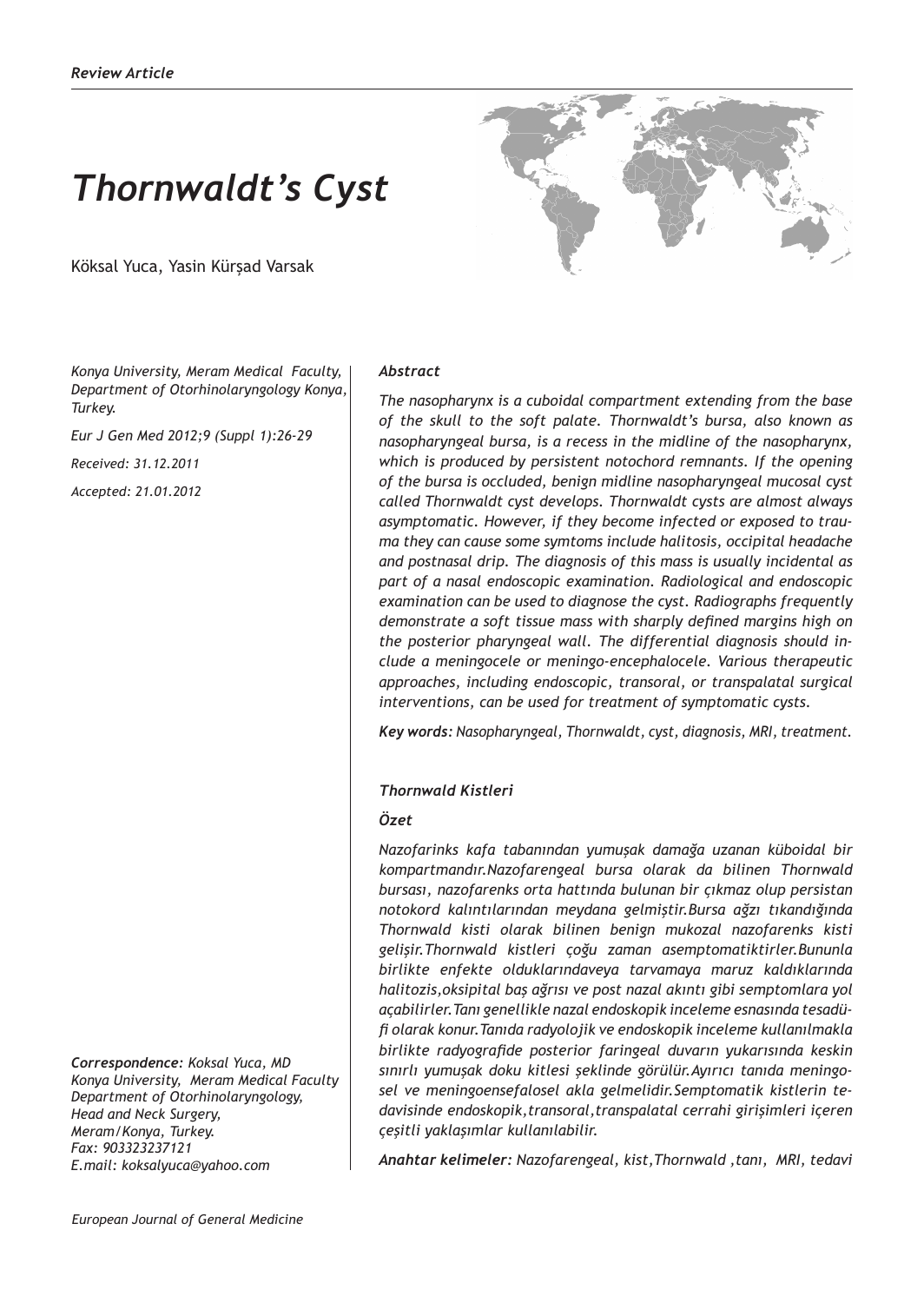## **INTRODUCTION**

In some cases notochord remnants persists and cause a midline resess at nasopharynx called nasopharyngeal bursa. Various curcimstances sometimes contributes to develop a cyst from that bursa. Mayer was the first to describe a cyst-like mass in the posterior wall of the nasopharynx in 1840. In 1885, German physician Gustav Ludwig Thornwaldt, presented 26 cases of nasopharyngeal cysts and described both the clinical symptoms and his methods of treatment in detail. Traumatic manupilation and enfections can cause cyst formation. The diagnosis of Thornwaldt's disease begins with a history of symptoms, followed by confirmation by nasopharyngoscopy and image study. Mass usually encountered midline and the surface is covered with intact mucosa (1). Magnetic resonance imaging (MRI) examination is more specific than computed tomography (CT) for the diagnosis of the Thornwaldt's cysts (2). There are variable benign lesions which affect the nasopharynx include juvenile angiofibroma, meningocele. The treatment of choice for Thornwaldt's cyst is surgical removal or marsupialization.

*Anatomy:* The nasopharynx is a cuboidal compartment extending from the base of the skull to the soft palate. The superior and posterior walls of the nasopharynx are complete and are formed by the basisphenoid, the basiocciput, the atlas, and the axis. The anterior wall is penetrated by the posterior choanae, and the lateral walls are interrupted by the eustachian tube orifices. Each eustachian tube enters the nasopharynx through the sinus of Morgagni above the superior pharyngeal constrictor muscle, and the posterior lip of each tubal orifice is a prominent cartilaginous crescent known as the torus tubarius. The fossa of Rosenmüller is located immediately superior and posterior to the torus. The dorsal surface of the soft palate forms the anterior portion of the inferior nasopharyngeal wall, and posteriorly this wall opens into the oropharynx at the isthmus. The soft tissue supporting structures of the nasopharynx are the pharyngobasilar fascia and the superior constrictor muscle, which are suspended from the basiocciput just anterior to the foramen magnum. The fascia is continuous with that of the foramen lacerum and is in close proximity to five other foramina, including the foramen ovale, the foramen spinosum, the carotid canal, the jugular foramen, and the hypoglossal canal.These relationships assume importance in the consideration of intracranial extension of nasopharyngeal disease. The mucous membrane of the nasopharynx contains lymphoid tissue, epithelial tissue,

and minor salivary glands. The lymphoid tissue component lies within and deep to the mucosa, is of the B-cell type, and contains follicles and germinal centers but does not posses a capsule or sinusoids. Efferent lymphatic flow is bilateral and is directed to the lateral retropharyngeal nodes of Rouviere, the jugulodigastric nodes, and the spinal accessory chain (3).

#### *Histology*

The epithelial component of the nasopharyngeal mucous membrane is variable and contains stratified squamous epithelium, ciliated pseudostratified epithelium, and indeterminate epithelium. The ciliated pseudostratified type predominates in infancy, but with time, metaplasia occurs and results in the transformation of the respiratory epithelium into the stratified squamous cell type. In adults, the superior and lateral walls of the nasopharynx are lined by ciliated pseudostratified epithelium, and the posterior wall is lined by stratified squamous epithelium. Because the nasopharynx (including its epithelium, lymphoid tissue, and supporting structures) contains a wide variety of cell types, many different lesions may occur. These lesions range from embryologic anomalies to benign and malignant neoplasms (3).

## *Epidemiology*

The lesion is developmental and usually asymptomatic. Peak incidence has been variably reported between the ages of 15 and 60 years of age. In most cases it is found incidentally and as such age of diagnosis represents age of imaging of the nasopharynx. A Thornwaldt cyst has an autopsy prevalence of approximately 4%, with no gender predilection (2). Most Thornwaldt's cysts appear clinically in the second and third decades of life, with males and females affected equally.

## *Histopathology*

If the pharyngeal segments of the primitive notochord remain connected to the endoderm in the nasopharynx, a bursa or embryonic pouch occurs. In approximately 3% of individuals, this invaginated connection persists, and the resulting sac and canal, located in the posterior midline of the nasopharynx, extends posteriorly and cephalad toward the occipital bone. If its opening becomes obstructed, possibly due to infection or a complication from adenoidectomy, a Thornwaldt's cyst might develop(5).And if the cyst becomes infected, an abscess will result. In 1912, Huber, in a description of the embryologic formation of Thornwaldt's bursa, reported that a poten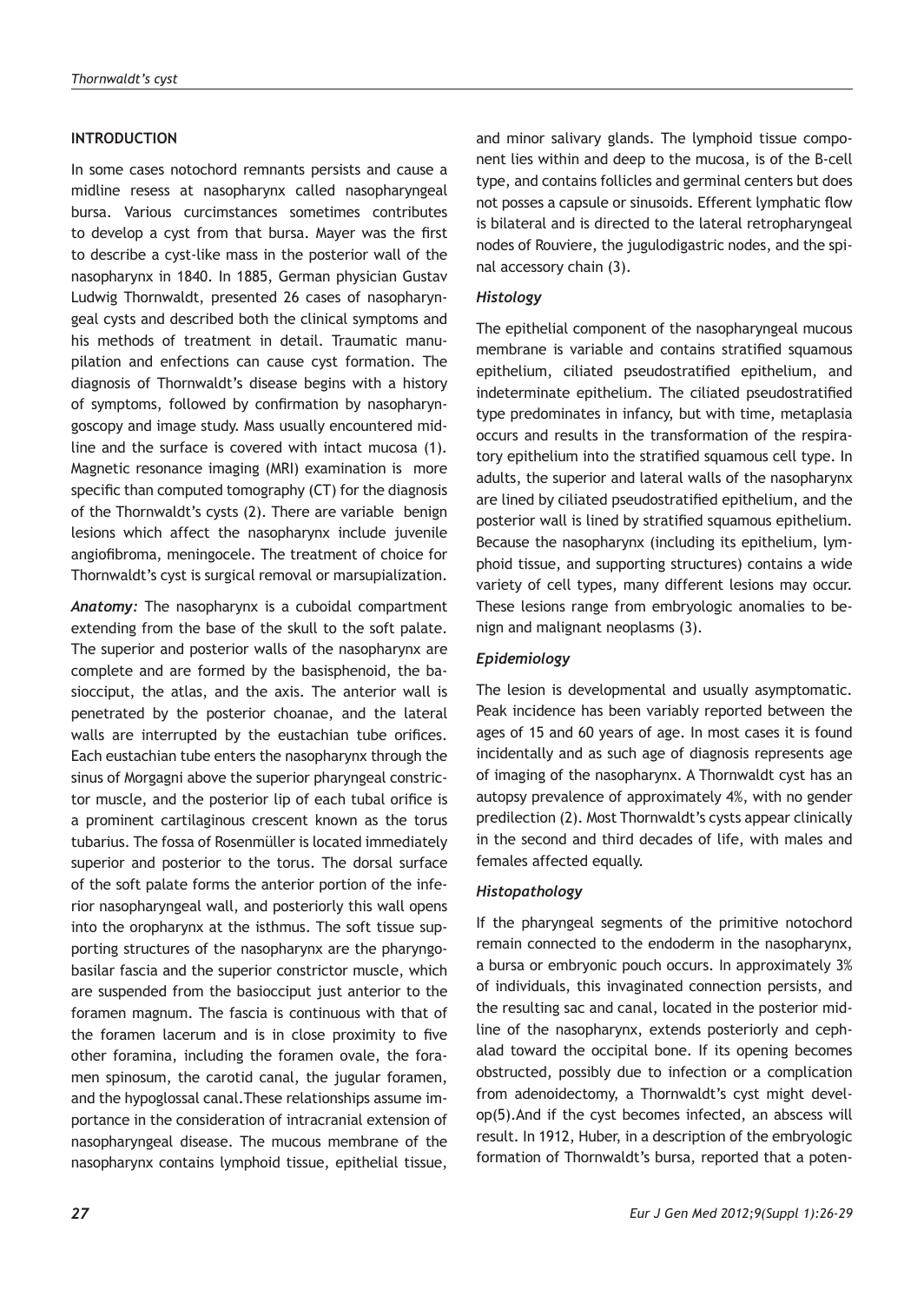tial space could develop in the nasopharynx at the point where the notochord retained its union with the pharyngeal endoderm. His report was the first to discuss this pathway for the ingrowth of respiratory epithelium and the formation of a potential space in the midline of the posterior superior angle of the nasopharynx (nasopharyngeal bursa) (6). The cyst is lined by respiratory epithelium and accumulates with fluid with variable proteinaceous content.

#### *Clinical Presentation*

This lesion is usually asymptomatic, although some patients may present with postnasal drip due to the extrusion of the contents of the cyst occasionally. The diagnosis of this mass is usually incidental as part of a nasal endoscopic examination. Thornwaldt classified the symptoms into proximal and associated symptoms. Proximal symptoms were defined as the results of local inflammation in the nasopharynx. Associated symptoms included alterations in nasal mucosa (hyperemia, hyperplasia, and possibly nasal polyp), ear diseases, granular pharyngitis, chronic laryngitis (in particular the involvement of the interarytenoid portion), bronchitis, chronic gastritis, reflex cough due to irritation of the larynx, bronchial asthma, chest pain in the manubrium of the sternum and headache. The three most common symptoms are persistent and notable nasal discharge, obstinate occipital headache, and halitosis (7). In cases of infection, the posterior nasal dripping will be purulent and have a foul odor. The occipital headache would be dull and exacerbated by movement of the head. Soreness and stiffness of cervical muscles may also be present. Ear fullness or pain may be caused by dysfunction of the Eustachian tube secondary to local inflammation or compression. Direct or indirect nasopharyngoscopy. Both flexible and rigid nasopharyngoscop can be used for direct nasopharyngoscopy. Findings are that of a smooth, submucosal usually centrally located mass superior to the adenoidal pad with a yellow hue due to the cystic contents. Frequently, a central dimple or fistula is identified. Occasionally, the lesion can be darker colored due to a hemorrhage or hemosiderin content.

#### *Radiographic Features*

Radiographs frequently demonstrate a soft tissue mass with sharply defined margins high on the posterior pharyngeal wall. Other characteristics include superior location, absence of surrounding soft tissue reaction, and a lack of bony involvement. Both CT and MRI can be used in the diagnosis of Thornwaldt's cyst. MRI is more effective than CT in detection and characterization of these lesions. A CT scan demonstrates a soft tissue mass located high on the posterior nasopharyngeal wall with sharp borders. MRI of the nasopharynx is a sensitive method for detecting and evaluating cystic lesions of the nasopharynx (8,9). The lesion usually has a characteristic high signal intensity on T2-weighted and intermediate to high signal intensity on T1-weighted MRI imaging (10,11). The variation in signal intensity on T1-weighted images may be related to differences in protein content or hemorrhage in the cyst (12).They are variable in size, ranging from a few millimetres to a few centimetres in diameter, but are typically 2 - 10mm in size (12,4). Postcontrast exams may reveal no peripheral enhancement unless an infection develops.

#### *Differential diagnosis*

When diagnosing nasopharyngeal cyst-like lesions, several cysts require differentiation: Thornwaldt's cyst, branchial cleft cyst, Rathke's pouch cyst, adenoid retention cyst, meningoceles or meningoencephaloceles, sphenoid sinus mucoceles, and nasopharyngeal carcinoma. There are also a variety of benign vasculer lesions that affect the nasopharynx. These lesions include juvenile angiofibroma, haemangioma, and haemangiopericytoma. Branchial cleft cysts are usually found in the lateral site of the nasopharyngeal space, but Thornwaldt's, Rathke's pouch, and adenoid retention cysts are found in the midline site. Rathke's pouch cyst has an internal stratified squamouslined epithelium, compared to the cylindrical ciliated epithelium in Thornwaldt's cyst and adenoid retention cyst. Thornwaldt's cyst is deep in the pharyngobasilar fascia, whereas retention cyst is usually found on the surface of the pharyngobasilar fascia. On histopathology, the walls of a Thornwaldt's cyst are found to be slightly infiltrated by lymphocytes and lack lymph follicles, while adenoid retention cysts are multiple cysts surrounded by abundant lymphoid tissue, many inflammatory cells, and germinal centers (13). Histopathology can provide useful information, especially in differentiating benign and malignant lesions. However,Thornwaldt' cyst need not be removed or biopsied if the diagnosis is apparent .When the nasopharyngeal mass is of a large size, protrudes from the nasopharyngeal cavity roof, has an erosion surface or is suspected to be malignant, complete imaging study should be performed before biopsy. When a dark coloured lesion encountered it should be removed or at least biopsied to exclude a melanoma.